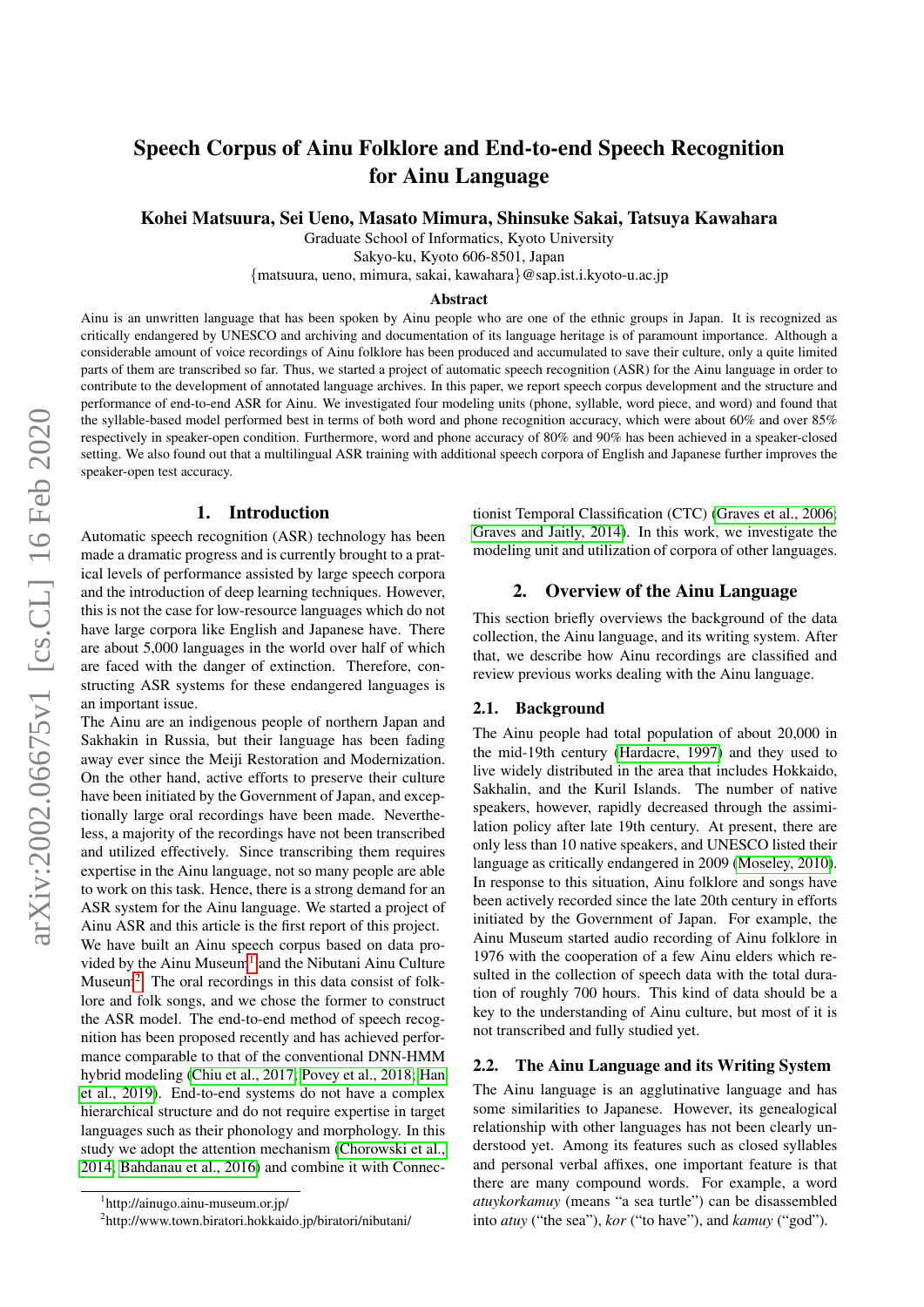Table 1: Speaker-wise details of the corpus

| Speaker ID         | KM       |         | KT      | HS      | NN      | ΚS      | HΥ      | KК      | total    |
|--------------------|----------|---------|---------|---------|---------|---------|---------|---------|----------|
| duration $(h:m:s)$ | 19:40:58 | 7:14:53 | 3:13:37 | 2:05:39 | 1:44:32 | 1:43:29 | 1:36:35 | 1:34:55 | 38:54:38 |
| duration $(\%)$    | 50.6     | 18.6    | 8.3     | 5.4     | 4.5     | 4.4     | 4.1     | 4.1     | 100.0    |
| # episodes         | 29       | 26      | 20      |         |         |         |         |         | 114      |
| # IPUs             | 9170     | 3610    | 2273    | 2089    | 2273    | 1302    | 1220    | 1109    | 22345    |

Although the Ainu people did not traditionally have a writing system, the Ainu language is currently written following the examples in a reference book "Akor itak" [\(The](#page-6-2) [Hokkaido Utari Association, 1994\)](#page-6-2). With this writing system, it is transcribed with sixteen Roman letters {a, c, e, h, i, k, m, n, o, p, r, s, t, u, w, y. Since each of these letters correspond to a unique pronunciation, we call them "phones" for convenience. In addition, the symbol  $\{=\}$  is used for connecting a verb and a personal affix and  $\{ \cdot \}$  is used to represent the pharyngeal stop. For the purpose of transcribing recordings, consonant symbols  $\{b, d, g, z\}$  are additionally used to transcribe Japanese sounds the speakers utter. The symbols  $\{-, \dots\}$  are used to transcribe drops and liaisons of phones. An example is shown below.

| original    | mos=an _hine inkar'=an   |  |  |                          |  |
|-------------|--------------------------|--|--|--------------------------|--|
| translation | I wake up and look       |  |  |                          |  |
| structure   | mos                      |  |  | $=$ an hine inkar $=$ an |  |
|             | wake up 1sg and look 1sg |  |  |                          |  |

# 2.3. Types of Ainu Recordings

The Ainu oral traditions are classified into three types: "*yukar*" (heroic epics), "*kamuy yukar*" (mythic epics), and "*uwepeker*" (prose tales). *Yukar* and *kamuy yukar* are recited in the rhythm while *uwepeker* is not. In this study we focus on the the prose tales as the first step.

### 2.4. Previous Work

There have so far been a few studies dealing with the Ainu language. [Senuma and Aizawa \(2018\)](#page-6-3) built a dependency tree bank in the scheme of Universal Dependen-cies<sup>[3](#page-1-0)</sup>. [Nowakowski et al. \(2019\)](#page-6-4) developed tools for partof-speech (POS) tagging and word segmentation. Ainu speech recognition was tried by [Anastasopoulos and Chi](#page-5-7)[ang \(2018\)](#page-5-7) with 2.5 hours of Ainu folklore data even though the Ainu language was not their main target. Their phone error rare was about 40% which is not an accuracy level for practical use yet.

It appears that there has not been a substantial Ainu speech recognition study yet that utilizes corpora of a reasonable size. Therefore, our first step was to build a speech corpus for ASR based on the data sets provided by the Ainu Museum and the Nibutani Ainu Culture Museum.

Table 2: Text excerpted from the prose tale '*The Boy Who Became Porosir God*' spoken by KM.

| original                   | English translation          |
|----------------------------|------------------------------|
| Samormosir mosir           | In neighboring country       |
| noski ta                   | at the middle (of it),       |
| a=kor hapo i=resu hine     | being raised by my mother,   |
| oka=an pe ne _hike         | I was leading my life.       |
| kunne hene tokap _hene     | Night and day, all day long, |
| yam patek i=pareoyki       | I was fed with chestnut      |
| yam patek a=e kusu         | and all I ate was chestnut,  |
| somo hetuku=an pe ne kunak | so, that I would not grow up |
| a=ramu a korka             | was my thought.              |

# 3. Ainu Speech Corpus

In this section we explain the content of the data sets and how we modified it for our ASR corpus.

### 3.1. Numbers of Speakers and Episodes

The corpus we have prepared for ASR in this study is composed of text and speech. Table 1 shows the number of episodes and the total speech duration for each speaker. Among the total of eight speakers, the data of the speakers KM and UT is from the Ainu Museum, and the rest is from Nibutani Ainu Culture Museum. The length of the recording for a speaker varies depending on the circumstances at the recording times. A sample text and its English translation are shown in Table 2.

### 3.2. Data Annotation

For efficient training of ASR model, we have made some modifications to the provided data. First, from the transcripts explained in Section 2.1, the symbols  $\{ , , , , \}$ have been removed as seen in the example below.

| <i>original</i>   uymam'=an wa isam=an _hi okake ta |
|-----------------------------------------------------|
| <i>modified</i>   uymam=an wa isam=an hi okake ta   |

Though the equal symbol  $(4)$  does not represent a sound, we keep it because it is used in almost all of the Ainu documents and provides grammatical information.

To train an ASR system, the speech data needs to be segmented into a set of manageable chunks. For the ease of automatic processing, we chose to segment speech into *interpausal units* (IPUs) [\(Koiso et al., 1998\)](#page-5-8)which is a stretch of

<span id="page-1-0"></span><sup>3</sup> https://universaldependencies.org/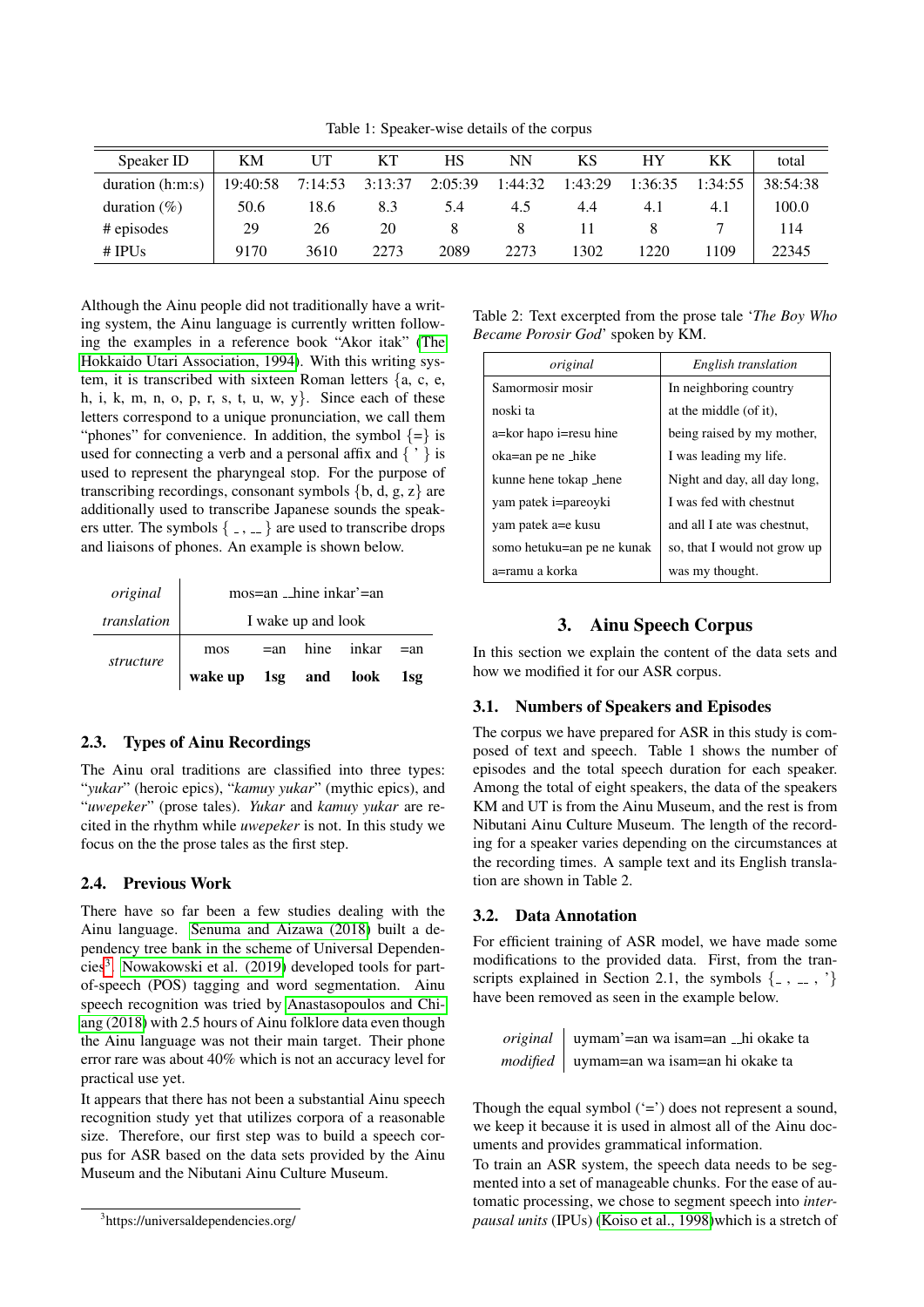

Figure 1: The attention model with CTC auxiliary task.

speech bounded by pauses. The number of IPUs for each speaker is shown in Table 1.

### 4. End-to-end Speech Recognition

In this section, the two approaches to end-to-end speech recognition that we adopt in this work are summarized. Then, we introduce four modeling units we explained, i.e., phone, syllable, word piece, and word. We also discuss multilingual training that we adopt for tackling the low resource problem.

### 4.1. End-to-end Modeling

End-to-end models have an architecture much simpler than that of conventional DNN-HMM hybrid models. Since they predict character or word symbols directly from acoustic features, pronunciation dictionaries and language modeling are not required explicitly. In this paper, we utilize two kinds of end-to-end models, namely, Connectionist Temporal Classification (CTC) and the attention-based encoderdecoder model.

CTC augments the output symbol set with the "blank" symbol ' $\phi$ '. It outputs symbols by contracting frame-wise outputs from recurrent neural networks (RNNs). This is done by first collapsed repeating symbols and then removing all blank symbols as in the following example:

aab $\phi$ bbccc  $\rightarrow$  abbc

The probability of an output sequence  $L$  for an input acoustic feature sequence X, where  $|L| < |X|$ , is defined as follows.

$$
p(L|X) = \sum_{\substack{\Pi \in \mathcal{B}^{-1}(L) \\ |H| = |X|}} p(\Pi|X)
$$
 (1)

 $\overline{\text{Loss}}$  means the set of symbol sequences which is reduced to L. B is a function to contract the outputs of RNNs, so  $\mathcal{B}^{-1}(L)$ The model is trained to maximize (1).

 $CTC$   $\longrightarrow$  the decoder infers output symbols. In an attention-based The attention-based encoder-decoder model is another method for mapping between two sequences with different lengths. It has two RNNs called the "encoder" and the "decoder". In naive encoder-decoder model, the encoder converts the input sequence into a single context vector which is the last hidden state of the encoder RNN from which model, the context vector  $c_l$  at *l*-th decoding step is the sum of the product of all encoder outputs  $h_1, ..., h_T$  and the *l*-th attention weight  $\alpha_{1,l},...,\alpha_{T,l}$  as shown in (2). Here, T is the length of the encoder output.

$$
c_l = \sum_{t=1}^{T} \alpha_{t,l} h_t
$$
 (2)

The attention weights  $\alpha_{1,l},...,\alpha_{T,l}$  indicates the relative importances of the encoder output frames for the l-th decoding step and the model parameters to generate these weights are determined in an end-to-end training.

In our model, the attention-based model and the CTC share the encoder and are optimized simultaneously as shown in Figure 1. Long Short-Term Memory (LSTM) [\(Hochreiter](#page-5-9) [and Schmidhuber, 1997\)](#page-5-9) is used for RNNs in the encoder and the decoder.

### 4.2. Modeling Units

In the conventional DNN-HMM hybrid modeling, the acoustic model outputs probabilities triphone states from each acoustic feature which is converted into the most likely word sequence. An end-to-end model, on the other hand, has some degree of freedom in the modeling unit other than phones, and there are some studies that use characters or words as a unit [\(Chan et al., 2015;](#page-5-10) [Li et al., 2018\)](#page-6-5). A word unit based end-to-end model can take long context into consideration at the inference time, but it has the data sparsity problem due to its large vocabulary size. Though phone unit based model does not have such a problem, it cannot grasp so long context. It depends on the size of available corpora to decide which to adopt. In addition to these both models, a word piece unit, which is defined by automatically dividing a word into frequent parts, has been proposed [\(Schuster and Nakajima, 2012;](#page-6-6) Lüscher et [al., 2019\)](#page-6-7), and its vocabulary size can be determined almost freely.

In this paper, we investigate the modeling unit for the endto-end Ainu speech recognition since the optimal unit for this size of corpus is not obvious. It is presupposed that all units can be converted into word units automatically. The candidates are phone, syllable, word piece (WP), and word. Examples of them are shown in Table 3 and the details of each unit are described below.

#### 4.2.1. Phone

As mentioned in Section 2.1, we regard the Roman letters as phones. '=' and the special symbol ' $\langle \text{wb} \rangle$ ', which means a word boundary, are added to make it possible to convert the output into a sequence of words like the 'original' in Table 3.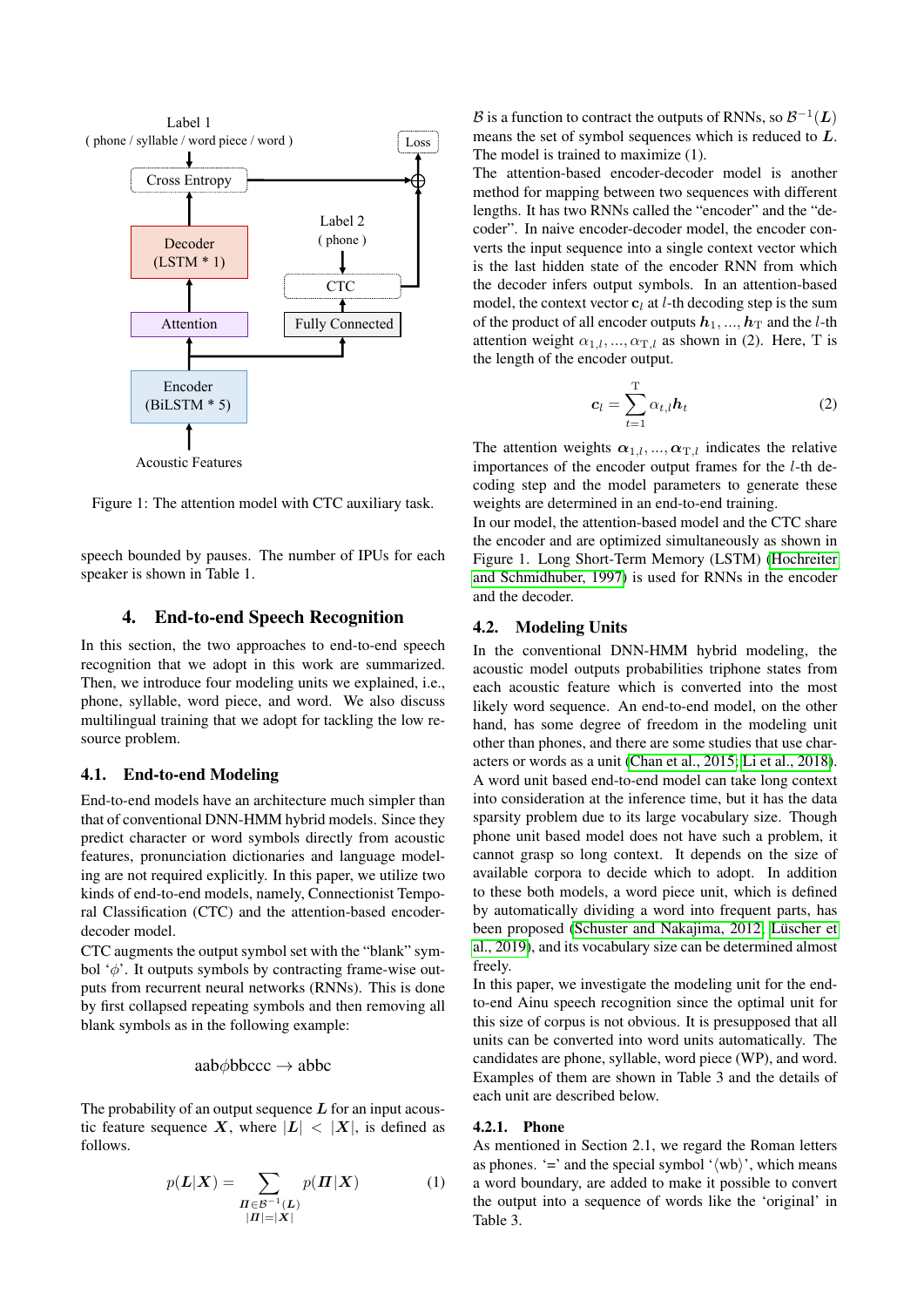Table 3: Examples of four modeling units.

| original    | a=saha i=kokopan wa                                                                                         |
|-------------|-------------------------------------------------------------------------------------------------------------|
| phone       | $a = s$ a h a $\langle wb \rangle$ i = k o k o p a n $\langle wb \rangle$ w a                               |
| syllable    | $a = sa ha \langle wb \rangle$ i = ko pan $\langle wb \rangle$ wa                                           |
| WP          | $\langle wb \rangle a = \text{saha } \langle wb \rangle i = \text{ko } p \text{ an } \langle wb \rangle wa$ |
| word        | $a =$ saha $i = \langle$ unk $\rangle$ wa                                                                   |
| translation | my elder sister told me not to do so                                                                        |

### 4.2.2. Syllable

A syllable of the Ainu language takes the form of either V, CV, VC, or CVC, where 'C' and 'V' mean consonant and vowel, respectively. The phones  $\{a, e, i, o, u\}$  are vowels and the rest of the Roman letters in Section 2.2 are consonants. In this work, every word is divided into syllables by the following procedure.

- 1. A word with a single letter is unchanged.
- 2. Two consecutive Cs and Vs are given a syllable boundary between them.

 $R^*$ {CC, VV} $R^* \rightarrow R^*$ {C-C, V-V} $R^*$  $(R := {C, V})$ 

3. Put a syllable boundary after the segment-initial V if it is following by at least two phones.

 $VCR^+\rightarrow V\text{-}CR^+$ 

4. Put a syllable boundary after CV repeatedly from left to right until only CV or CVC is left.

 $(CV)^*$ {CV, CVC}  $\rightarrow$  (CV-)\*{CV, CVC}

In addition, '=' and ' $\langle \text{wb} \rangle$ ' are added as explained in Section 4.2.1. through the model training process.

This procedure does not always generate a morphologically relevant syllable segmentation. For example, a word *isermakus* (meaning "(for a god) to protect from behind") is divided as *i-ser-ma-kus*, but the right syllabification is *iser-mak-us*.

#### 4.2.3. Word Piece

The byte pair encoding (BPE) [\(Sennrich et al., 2015\)](#page-6-8) and the unigram language modeling [\(Kudo, 2018\)](#page-6-9) are alternative methods for dividing a word into word pieces. The former repeatedly replaces the most common character pair with a new single symbol until the vocabulary becomes the intended size. The latter decides the segmentation to maximize the likelihood of occurrence of the sequence. We adopt the latter and use the open-source software Sentence-Piece<sup>[4](#page-3-0)</sup> [\(Kudo and Richardson, 2018\)](#page-6-10). With this tool, ' $\langle \text{wb} \rangle$ ' and other units are often merged to constitute a single piece as seen in Table 3.

### 4.2.4. Word

The original text can be segmented into words separated by spaces. To make the vocabulary smaller for the ease of



Figure 2: The architecture of the multilingual learning with two corpora. 'FC' and 'CE' means 'fully connected' and 'cross-entropy' respectively.

training, '=' is treated as a word and infrequent words are replaced with a special label ' $\langle \text{unk} \rangle$ '. As seen in Table 3, '*a=saha*' is dealt with as three words ('*a*', '*=*', '*saha*') and the word ' $kokopan$ ' is replaced with ' $\langle \text{unk} \rangle$ '.

### 4.3. Multilingual Training

When an enough amount of data is not available for the target languages, the ASR model training can be enhanced by taking advantage of data from other languages [\(Toshniwal](#page-6-11) [et al., 2018;](#page-6-11) [Cho et al., 2018\)](#page-5-11). There are some similarities between Ainu and Japanese language [\(Tamura, 2013\)](#page-6-12). For instance, both have almost the same set of vowels and do not have consonant clusters (like '*str*' of 'strike' in English). Hence, the multilingual training with a Japanese corpus is expected to be effective. In addition, an English corpus is used for the purpose of comparison. The corpora used are the JNAS corpus [\(Itou et al., 1999\)](#page-5-12) (in Japanese) and the WSJ corpus [\(Paul and Baker, 1992\)](#page-6-13) (in English). JNAS comprises roughly 80 hours from 320 speakers, and WSJ has about 70 hours of speech from 280 speakers.

In the multilingual training, the encoder and the attention module are shared among the Ainu ASR model and the models for other languages, and they are trained using data for all languages. Figure 2 shows the architecture for the multilingual learning with two corpora. When the input acoustic features are from the Ainu ASR corpus, they go through the shared encoder and attention module and are delivered into the decoder on the left side in Figure 2 as a context vector. In this case, the right-side decoder is not trained.

### 5. Experimental Evaluation

In this section the setting and results of ASR experiments are described and the results are discussed.

### 5.1. Data Setup

The ASR experiments were performed in speaker-open condition as well as speaker-closed condition.

In the speaker-closed condition, two episodes were set aside from each speaker as development and test sets. Thereafter,

<span id="page-3-0"></span><sup>4</sup> https://github.com/google/sentencepiece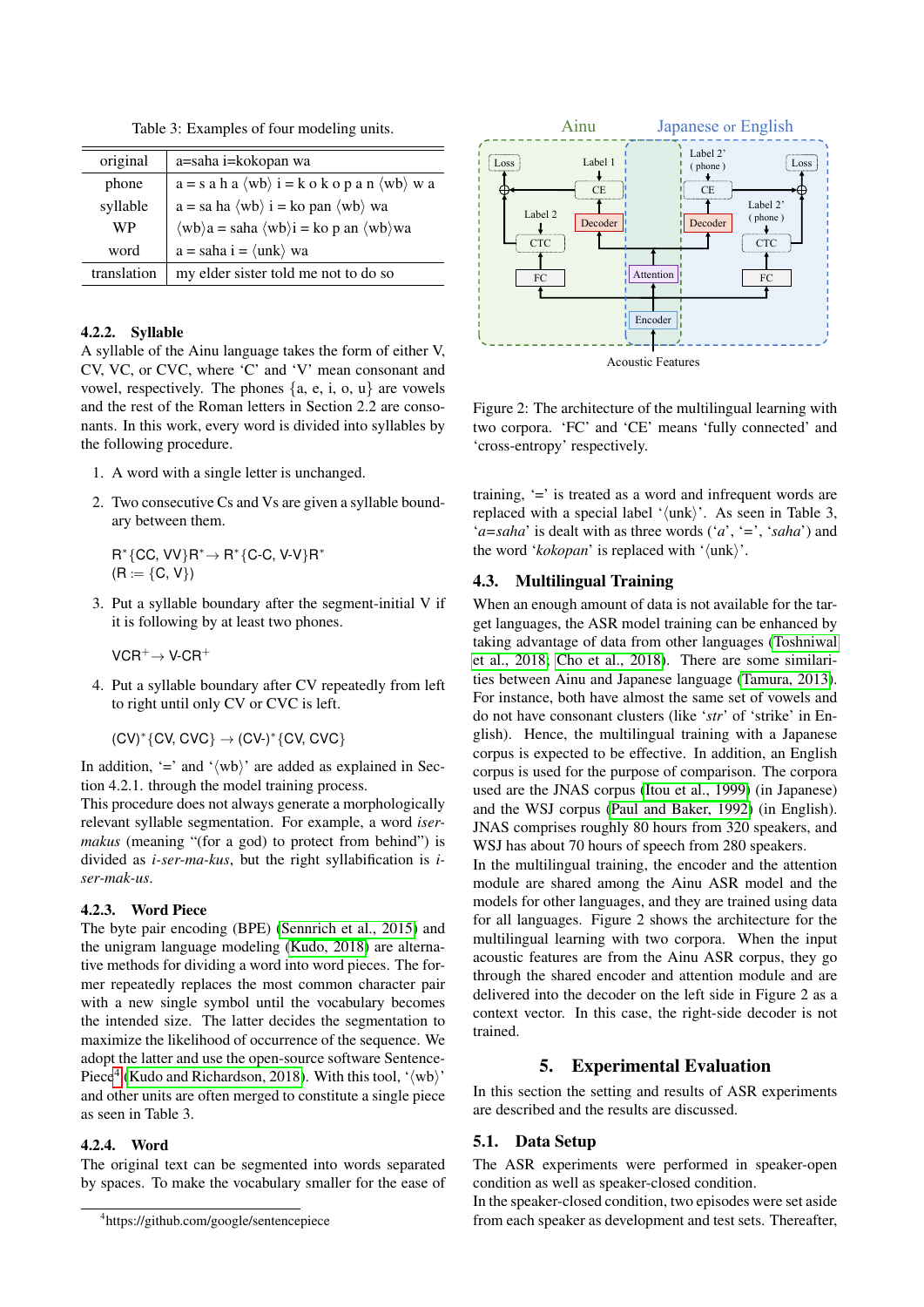|                |             | units     | KM                       | UT                       | <b>KT</b> | HS   | <b>NN</b> | <b>KS</b> | <b>HY</b> | KK   | average |
|----------------|-------------|-----------|--------------------------|--------------------------|-----------|------|-----------|-----------|-----------|------|---------|
|                |             | phone     | 22.2                     | 28.5                     | 24.2      | 28.6 | 27.2      | 30.6      | 40.4      | 36.1 | 27.9    |
|                | WER $(\%)$  | syllable  | 13.2                     | 18.4                     | 19.6      | 29.4 | 26.7      | 26.7      | 38.9      | 29.0 | 21.7    |
|                |             | <b>WP</b> | 14.4                     | 20.0                     | 21.6      | 25.0 | 27.1      | 23.2      | 37.8      | 42.5 | 22.3    |
| speaker-closed |             | word      | 14.7                     | 19.6                     | 21.3      | 32.9 | 27.1      | 24.6      | 40.7      | 31.2 | 23.1    |
|                |             | phone     | 10.7                     | 16.3                     | 7.9       | 5.6  | 7.4       | 13.6      | 10.1      | 14.8 | 11.1    |
|                | PER $(\% )$ | syllable  | 3.2                      | 6.9                      | 4.4       | 7.7  | 7.9       | 9.5       | 9.4       | 10.7 | 6.3     |
|                |             | WP        | 4.7                      | 8.0                      | 5.2       | 6.7  | 8.4       | 6.8       | 10.4      | 12.6 | 7.1     |
|                |             | word      | 11.2                     | 12.9                     | 12.6      | 24.0 | 17.1      | 15.4      | 27.0      | 20.1 | 15.9    |
| speaker-open   | WER $(\%)$  | phone     |                          | $\overline{\phantom{a}}$ | 38.8      | 40.5 | 41.9      | 53.1      | 35.9      | 54.7 | 43.4    |
|                |             | syllable  |                          | $\overline{\phantom{a}}$ | 33.4      | 37.8 | 37.3      | 47.2      | 32.0      | 48.6 | 38.6    |
|                |             | <b>WP</b> |                          | $\overline{\phantom{a}}$ | 58.4      | 37.2 | 38.6      | 47.9      | 32.6      | 48.8 | 45.7    |
|                |             | word      | $\overline{\phantom{a}}$ | ۰                        | 34.0      | 49.0 | 39.4      | 48.9      | 31.5      | 84.3 | 46.6    |
|                |             | phone     |                          | $\overline{\phantom{0}}$ | 14.9      | 13.9 | 15.9      | 21.4      | 11.2      | 27.0 | 17.1    |
|                | PER $(\% )$ | syllable  |                          | $\overline{\phantom{a}}$ | 10.7      | 12.6 | 13.5      | 16.5      | 10.3      | 22.0 | 13.8    |
|                |             | <b>WP</b> | ٠                        | $\overline{\phantom{a}}$ | 41.5      | 14.1 | 15.9      | 19.3      | 11.5      | 23.6 | 23.6    |
|                |             | word      |                          |                          | 24.6      | 39.9 | 29.6      | 33.1      | 20.4      | 67.0 | 34.8    |

Table 4: ASR performance for each speaker and modeling unit. The lowest error rates for each unit are highlighted.

the total sizes of the development and test sets turns out to be 1585 IPUs spanning 2 hours 23 minutes and 1841 IPUs spanning 2 hours and 48 minutes respectively. The ASR model is trained with the rest data. In the speakeropen condition, all the data except for the test speaker's were used for training As it would be difficult to train the model if all of the data of speaker KM or UT were removed, experiments using their speaker-open conditions were not conducted.

#### 5.2. Experimental Setting

The input acoustic features were 120-dimensional vectors made by frame stacking [\(Tian et al., 2017\)](#page-6-14) three 40 dimensional log-mel filter banks features at contiguous time frames. The window length and the frame shift were set to be 25ms and 10ms. The encoder was composed of five BiLSTM layers and the attention-based decoder had a single layer of LSTM. Each LSTM had 320 cells and their weights were randomly initialized using a uniform distribution [He et al. \(2015\)](#page-5-13) with biases of zero. The fully connected layers were initialized following  $U(-0.1, 0.1)$ . The weight decay [\(Krogh and Hertz, 1992\)](#page-6-15) whose rate was 10<sup>−</sup><sup>5</sup> and the dropout [\(Srivastava et al., 2014\)](#page-6-16) following  $\mathcal{B}e(0.2)$  were used to alleviate overfitting. The parameters were optimized with Adam [\(Kingma and Ba, 2014\)](#page-5-14). The learning rate was  $10^{-3}$  at first and was multiplied by  $10^{-1}$ at the beginning of 31st and 36th epoch [\(You et al., 2019\)](#page-6-17). The mini-batch size was 30 and the utterances (IPUs) were sorted in an ascending order of length. To stabilize the training, we removed utterances longer than 12 seconds.

The loss function of the model was a linear sum of the loss from CTC and the attention-based decoder,

$$
\mathcal{L}_{\text{all}} = \lambda \mathcal{L}_{\text{attn}} + (1 - \lambda) \mathcal{L}_{\text{CTC}},\tag{3}
$$

where  $\lambda$  was set to be 0.5. Through all experiments, the phone labels are used to train the auxiliary CTC task because it is reported that the hierarchical architecture, using few and general labels in the auxiliary task, improves the performance [\(Sanabria and Metze, 2018\)](#page-6-18).

Strictly speaking, the number of each modeling units depends on the training set, but there are roughly 25-phone, 500-syllable, and 5,000-word units including special symbols that represent the start and end of a sentence. The words occurring less than twice were replaced with  $\langle \text{unk} \rangle$ . The vocabulary size for word piece modeling was set to be 500. These settings were based on the results of preliminary experiments with the development set.

For the multilingual training, we made three training scripts by concatenating the script of Ainu and other languages (JNAS, WSJ, JNAS and WSJ). The model was trained by these scripts until 30th epoch. From  $31<sup>st</sup>$  and 40th epoch, the model was fine-turned by the Ainu script. Phone units are used for JNAS and WSJ throughout the experiments.

#### 5.3. Results

Table 4 shows the phone error rates (PERs) and word error rates (WERs) for the speaker-closed and speaker-open settings. The 'average' is weighted by the numbers of tokens in the ground truth transcriptions for speaker-wise evaluation sets.

The word recognition accuracy reached about 80% in the speaker-closed setting. In the speaker-open setting it was 60% on average and varied greatly from speaker to speaker (from 50% to 70%). The best phone accuracies in the speaker-closed and speaker-open settings were about 94% and 86%. Regardless of the settings, the syllable-based modeling yielded the best WER and PER. This suggests that syllables provide reasonable coverage and constraints for the Ainu language in a corpus of this size.

The PERs of the word unit model were larger than those of other units. This is because the word model often outputs the  $\langle \text{unk} \rangle$ ' symbols while other unit models are able to output symbols similar in sound as below.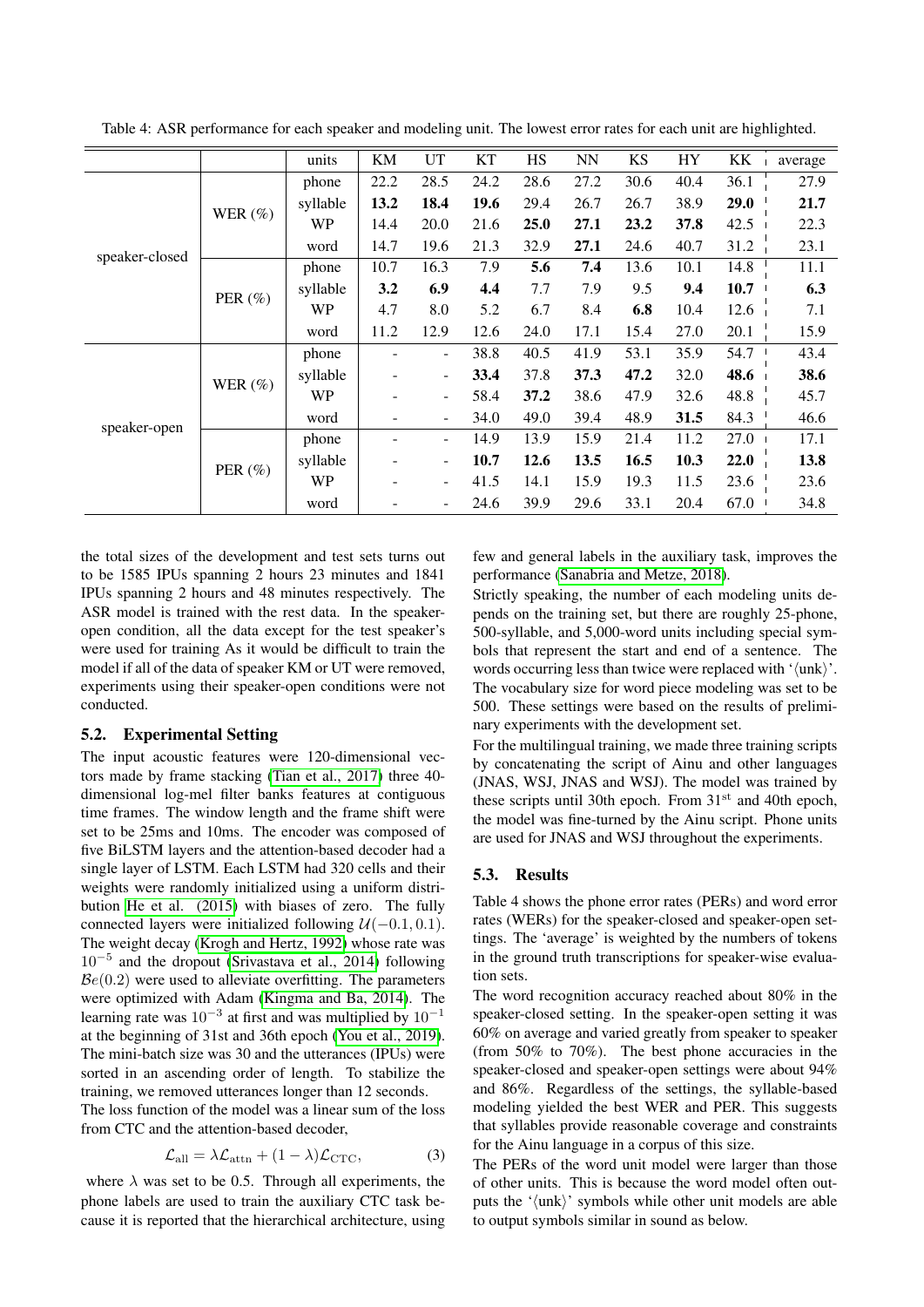Table 5: Results of multilingual training.

| speaker-    |          | closed | open |  |
|-------------|----------|--------|------|--|
|             | Ainu     | 21.7   | 38.6 |  |
| WER $(\% )$ | $+$ JNAS | 21.1   | 34.8 |  |
|             | $+$ WSJ  | 21.3   | 35.8 |  |
|             | $+$ both | 21.4   | 34.7 |  |
|             | Ainu     | 6.3    | 13.8 |  |
| PER $(\% )$ | $+$ JNAS | 6.0    | 11.7 |  |
|             | $+$ WSJ  | 6.0    | 12.1 |  |
|             | $+$ both | 6.0    | 11.2 |  |

| ground-truth $\parallel$ i okake un a unuhu a onaha          |
|--------------------------------------------------------------|
| syllable model   piokake un a unuhu a onaha                  |
| <i>word model</i> $\langle$ unk $\rangle$ un a unuhu a onaha |

In this example, the PER of the syllable model is 5% and that of the word model is 30% even though the WERs are the same. (The output of the syllable model is rewritten into words using the ' $\langle \text{wb} \rangle$ ' symbol.)

WERs are generally much larger than PERs and it is further aggravated with the Ainu language. This is because, as mentioned in Section 2.1, the Ainu language has a lot of compound words and the model may be confused about whether the output is multiple words or a single compound word. The actual outputs frequently contain errors as below. The WER of this example is 57% though the PER is zero.

|        | <i>ground-truth</i>   nen poka apkas an mak an kusu |
|--------|-----------------------------------------------------|
| output | nenpoka apkas an makan kusu                         |

The results of multilingual training in which the modeling unit is syllables are presented in Table 5. All error rates are the weighted averages of all evaluated speakers. Here, '+ both' represents the result of training with both JNAS and WSJ corpora. The multilingual training is effective in the speaker-open setting, providing a relative WER improvement of 10%. The JNAS corpus was more helpful than the WSJ corpus because of the similarities between Ainu and Japanese language.

#### 6. Summary

In this study, we first developed a speech corpus for Ainu ASR and then, using the end-to-end model with CTC and the attention mechanism, compared four modeling units: phones, syllables, word pieces, and words. The best performance was obtained with the syllable unit, with which WERs in the speaker-closed and speaker-open settings were respectively about 20% and 40% while PERs were about 6% and 14%. Multilingual training using the JNAS improved the performance in the speaker-open setting. Future tasks include reducing the between-speaker performance differences by using speaker adaptation techniques.

## 7. Acknowledgement

The data sets used in this study are provided by the Ainu Museum and Nibutani Ainu Culture Museum. The authors

would like to thank Prof. Osami Okuda of Sapporo Gakuin University for his useful advices on the Ainu language.

### 8. References

- <span id="page-5-7"></span>Anastasopoulos, A. and Chiang, D. (2018). Tied multitask learning for neural speech translation. In *Proc. NAACL HLT*, volume 1, pages 82–91.
- <span id="page-5-3"></span>Bahdanau, D., Chorowski, J., Serdyuk, D., Brakel, P., and Bengio, Y. (2016). End-to-end attention-based large vocabulary speech recognition. In *2016 IEEE International Conference on Acoustics, Speech and Signal Processing (ICASSP)*, pages 4945–4949, March.
- <span id="page-5-10"></span>Chan, W., Jaitly, N., Le, Q. V., and Vinyals, O. (2015). Listen, attend and spell. *CoRR*, abs/1508.01211.
- <span id="page-5-0"></span>Chiu, C., Sainath, T. N., Wu, Y., Prabhavalkar, R., Nguyen, P., Chen, Z., Kannan, A., Weiss, R. J., Rao, K., Gonina, K., Jaitly, N., Li, B., Chorowski, J., and Bacchiani, M. (2017). State-of-the-art speech recognition with sequence-to-sequence models. *CoRR*, abs/1712.01769.
- <span id="page-5-11"></span>Cho, J., Baskar, M. K., Li, R., Wiesner, M., Mallidi, S. H. R., Yalta, N., Karafiát, M., Watanabe, S., and Hori, T. (2018). Multilingual sequence-to-sequence speech recognition: architecture, transfer learning, and language modeling. *CoRR*, abs/1810.03459.
- <span id="page-5-2"></span>Chorowski, J., Bahdanau, D., Cho, K., and Bengio, Y. (2014). End-to-end continuous speech recognition using attention-based recurrent nn: First results. In *NIPS 2014 Workshop on Deep Learning, December 2014*.
- <span id="page-5-5"></span>Graves, A. and Jaitly, N. (2014). Towards end-to-end speech recognition with recurrent neural networks. In *ICML*.
- <span id="page-5-4"></span>Graves, A., Fernández, S., Gomez, F. J., and Schmidhuber, J. (2006). Connectionist temporal classification: labelling unsegmented sequence data with recurrent neural networks. In *ICML*.
- <span id="page-5-1"></span>Han, K. J., Prieto, R., Wu, K., and Ma, T. (2019). Stateof-the-art speech recognition using multi-stream selfattention with dilated 1d convolutions. In *arXiv preprint arXiv:1910.00716*.
- <span id="page-5-6"></span>Hardacre, H. (1997). *New directions in the study of Meiji Japan*. Brill, Leiden New York.
- <span id="page-5-13"></span>He, K., Zhang, X., Ren, S., and Sun, J. (2015). Delving deep into rectifiers: Surpassing humanlevel performance on imagenet classification. *CoRR*, abs/1502.01852.
- <span id="page-5-9"></span>Hochreiter, S. and Schmidhuber, J. (1997). Long short-term memory. *Neural Comput.*, 9(8):1735–1780, November.
- <span id="page-5-12"></span>Itou, K., Yamamoto, M., Takeda, K., Takezawa, T., Matsuoka, T., Kobayashi, T., Shikano, K., and Itahashi, S. (1999). Jnas: Japanese speech corpus for large vocabulary continuous speech recognition research. *Journal of the Acoustical Society of Japan (E)*, 20(3):199–206.
- <span id="page-5-14"></span>Kingma, D. P. and Ba, J. (2014). Adam: A method for stochastic optimization. *CoRR*, abs/1412.6980.
- <span id="page-5-8"></span>Koiso, H., Horiuchi, Y., Tutiya, S., Ichikawa, A., and Den, Y. (1998). An analysis of turn-taking and backchannels based on prosodic and syntactic features in japanese map task dialogs. *Language and Speech*, 41(3-4):295–321. PMID: 10746360.